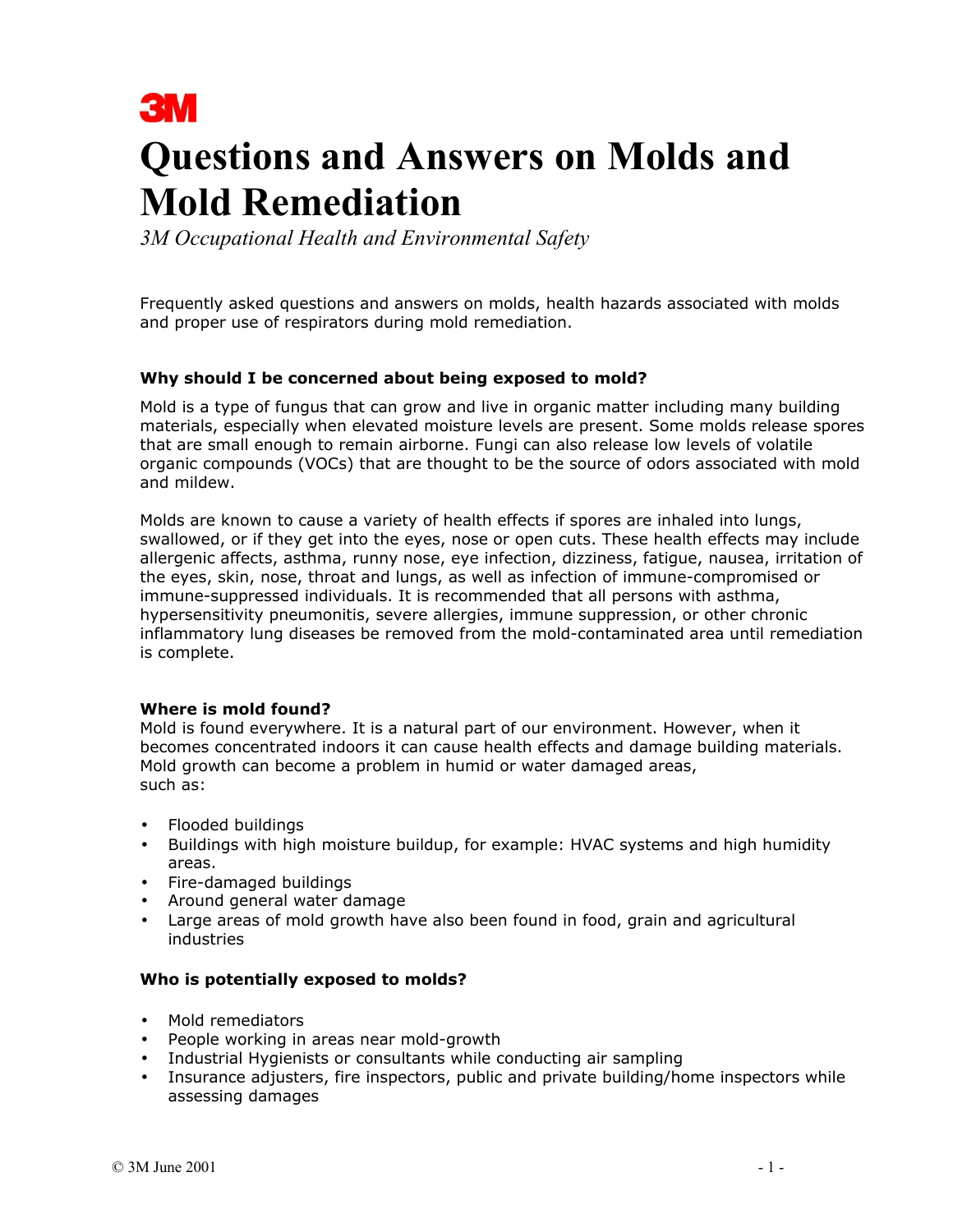- HVAC/maintenance personnel while working around air dispenser systems
- Allergic or asthmatic people (possibly)
- Food, grain and agricultural workers

### **Will wearing a respirator protect me from exposure to mold?**

Use of respiratory protection products, along with the appropriate gloves, goggles, disposable coveralls, full body clothing, head gear and foot coverings, may help reduce exposure to certain airborne contaminants including those from mold; however, respirators cannot guarantee the elimination of exposure or the risk of contracting illness, disease or infections.

Misuse of respirators may result in sickness or death. Therefore it is very important that you read all the User Instructions that come with a respirator and wear the respirator at all times when you are in the contaminated area.

## **What type of respirator should I wear to reduce exposure to mold?**

Currently, there are no published exposure limits for mold. However, the U.S. Environmental Protection Agency (EPA - www.epa.gov) and the New York City Department of Health (NYCDOH – www.nyc.gov/html/doh/home.html) have published recommendations on selecting respirators for mold remediation activities based upon the size of the contaminated area.

- For areas less than 10 square feet, filtering facepiece respirators (N95 disposable respirators) or half masks with replaceable particulate filters may be used in conjunction with non-vented goggles.
- For areas between 10 and 100 square feet, either a half mask with non-vented face goggles, or full facepiece respirators with 100 level particulate filters should be used.
- For areas greater than 100 square feet, full facepiece respirators with 100 level particle filters should be used. The full facepiece may also be used as part of a powered air purifying respirator (PAPR) system.

Professional judgment should also be used depending upon the toxicity of the mold (if known), possibility of hidden mold, potential for aerosolizing the mold, and the needs of the wearer.

#### **What types of cartridges or filters should I use to reduce exposure to the microbial volatile organic compounds (VOCs) or the disinfectants?**

In order to reduce unpleasant odors associated with VOCs that are produced by mold, 3M recommends the use of a particle filter with nuisance level organic vapor relief, or an organic vapor cartridge in addition to the particle filter mentioned above. Gases and vapors associated with disinfectants (e.g. chlorine or ammonia) should be measured, and may warrant the use of an appropriate chemical cartridge in conjunction with the particulate filter.

Cartridges and filters are available for half masks, full facepieces or powered air purifying respirators (PAPRs) depending upon the concentration level of the disinfectants. A change schedule for the chemical cartridges should be implemented based upon the chemical concentration. Respirators that offer higher levels of protection are available if the concentrations are immediately dangerous to life or health (IDLH) or if the oxygen concentration is less than 19.5%. This may be a concern especially when working in confined spaces.